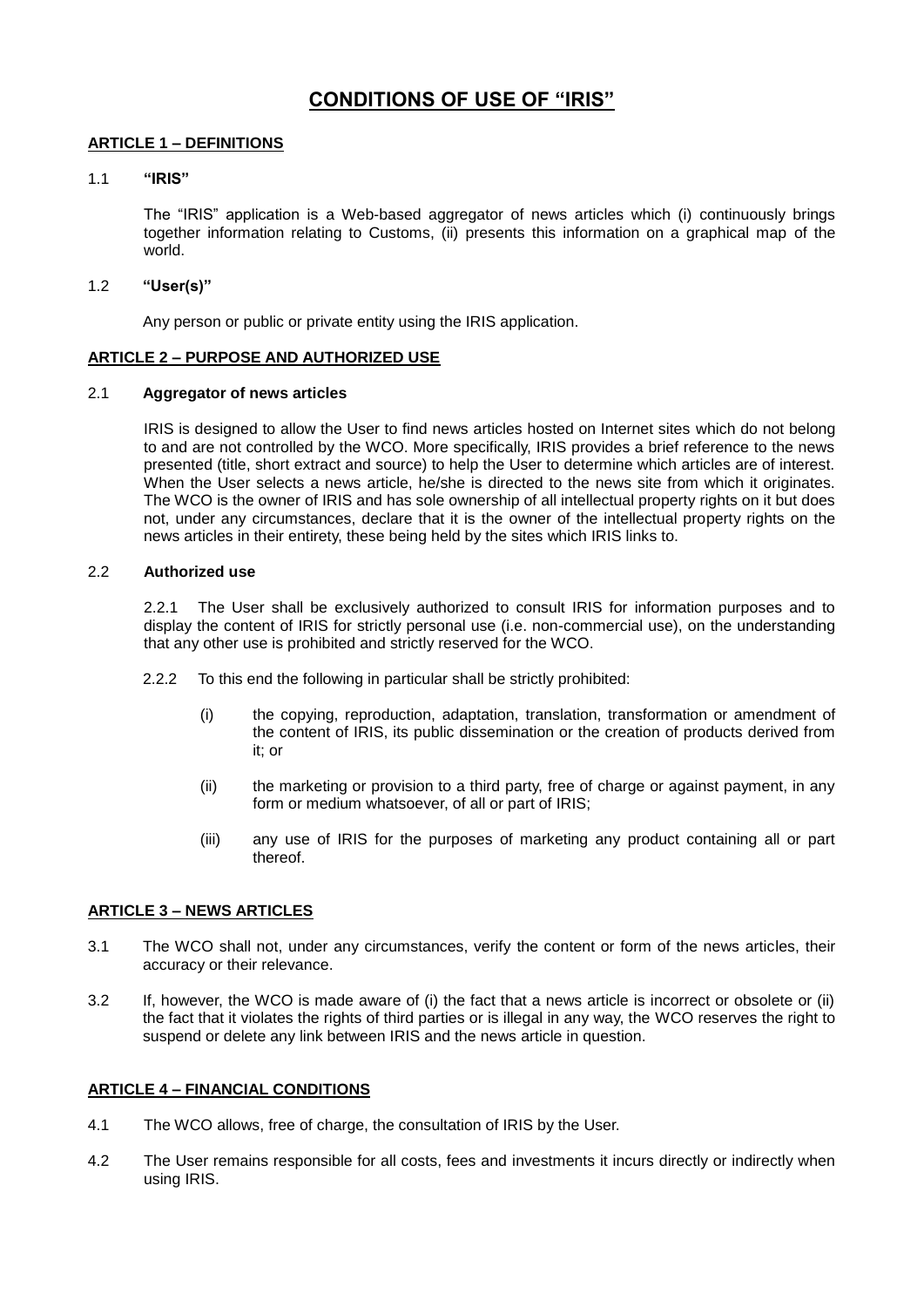# **ARTICLE 5 – INTELLECTUAL PROPERTY**

- 5.1 The User agrees and acknowledges that the WCO is the sole holder of all the intellectual property rights (such as copyright, the rights of the database producer, trade name or trade mark, trade secrets, patents and any other form of intellectual or industrial property rights, hereinafter referred to collectively as "**Intellectual Property Rights**") and other rights relating to the IRIS application. The User undertakes to respect and, where applicable, to ensure that its agents, bodies and staff members respect the WCO's Intellectual Property Rights in their entirety.
- 5.2 This clause is a determinant of the WCO's commitment and any breach or attempted breach thereof by any User is cause for immediate termination of the authorization to use the IRIS application, without prejudice to any damages that the WCO could be entitled to claim.

# **ARTICLE 6 – GUARANTIES AND RESPONSABILITY**

- 6.1 IRIS shall be made available to Users "as is", with no other explicit or implicit guarantee. All Users declare and recognize expressly that (i) the news articles to which IRIS refers and to which the User is directed are in no way owned by the WCO and have not been written by the WCO in any way or with any collaboration from it whatsoever, and that (ii) the WCO does not provide any guarantee with regard to the news articles, particularly as regards their content and/or their form. The User understands and accepts that the content of the news articles is binding only on their author and not the WCO. The content made available to the User does not reflect the views or opinion of the WCO.
- 6.2 The use of IRIS and of its content shall be made under the sole responsibility of the User and the WCO shall not, under any circumstances, be held liable for any damage (direct or indirect) linked to the use of IRIS and of the news articles to which it refers (including errors, omissions or typing errors, or due to misinterpretation). To this end, the User shall acknowledge having received from the WCO all the information required to take the necessary precautions with regard to use of IRIS. In particular, the User shall acknowledge that it has verified that it, and/or where applicable, its staff and/or partners, possesses/possess the level of training required to use IRIS.
- 6.3 The User undertakes to compensate the WCO for any costs it may have to bear following any action or complaint by third parties, judicial or extrajudicial, relating to its use of IRIS, and indemnifies the WCO against any conviction in this respect in the event of claims or appeals.

# **ARTICLE 7 – PROHIBITION OF ACCESS**

In the event of (i) failure to comply with these Conditions of Use or (ii) of the performance by the User of any activity which might be detrimental to the WCO, the WCO may prohibit access to IRIS, immediately and without indemnity.

#### **ARTICLE 9 – ENTIRETY AND AMENDMENTS**

- 9.1 These Conditions of Use shall constitute the entirety of the agreement entered into between the Parties with regard to its purpose.
- 9.2 The WCO reserves the right to amend the Conditions of Use at any time. The new conditions shall be deemed accepted by the User inasmuch as it continues using IRIS after the date of their entry into force.

## **ARTICLE 10 – GENERAL CONDITIONS**

- 10.1 If one or other Party does not insist upon its rights where the other Party has failed to honour one of the obligations set forth in these Conditions of Use, this shall not be interpreted in future as renouncing the right to require compliance with the obligation infringed against.
- 10.2 If any stipulation in these General Conditions of Use is null under a rule of law currently in force or a final judicial ruling, it shall be deemed not to form part of these Conditions of Use, but the force and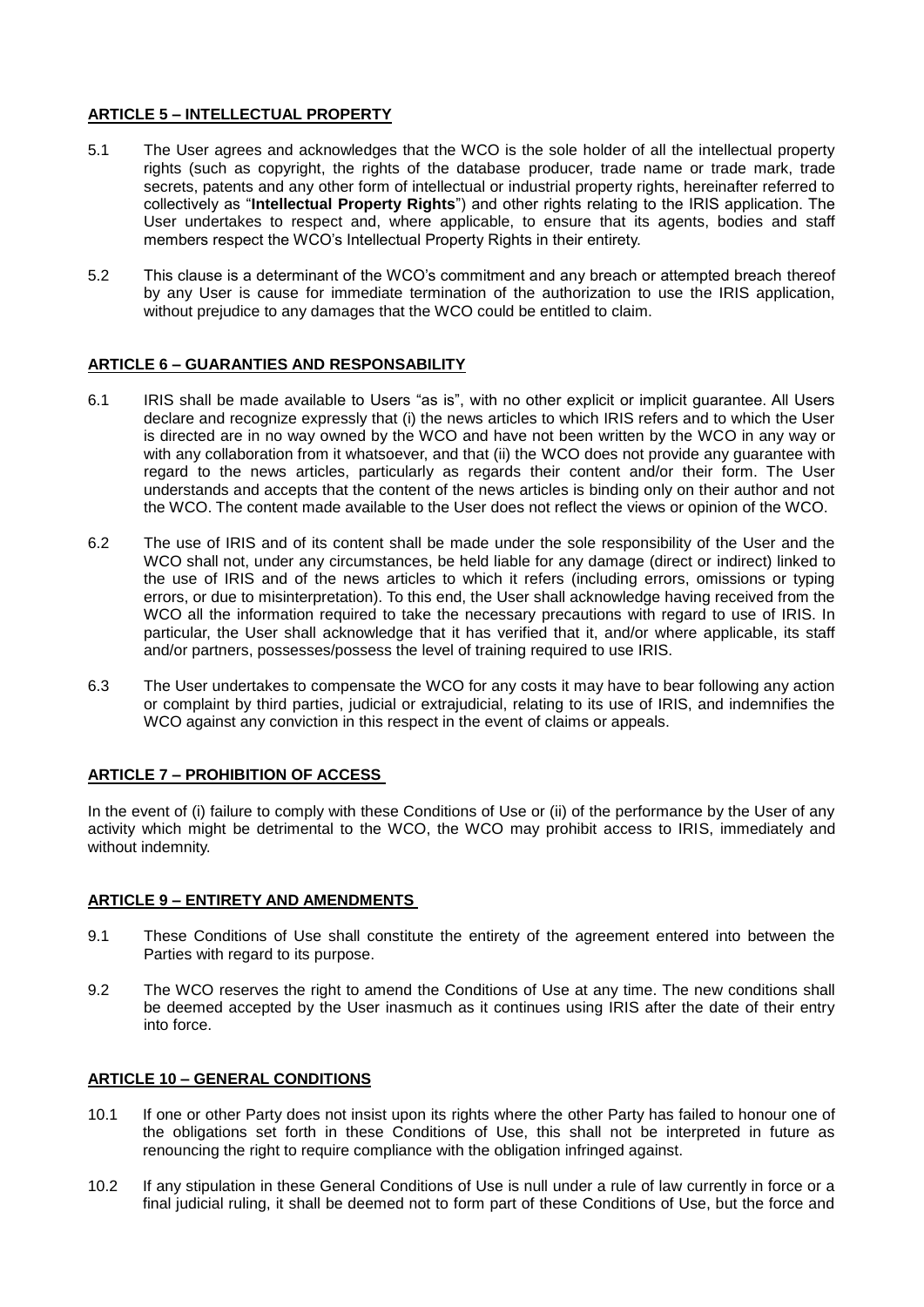scope of the remaining stipulations shall not be affected in any way whatsoever.

10.3 Any notification relating to these Conditions of Use shall be effected in writing and sent to the WCO at the following address:

> **World Customs Organization** Legal Service Rue du Marché 30, 1210 Brussels, Belgium E-mail: legal@wcoomd.org

# **ARTICLE 11 – SETTLEMENT OF DISPUTES**

- 11.1 Nothing in these Conditions of Use, including any references to national legislation, may be construed as any waiver by the WCO of its privileges and immunities or of those of its officials.
- 11.2 Any dispute regarding the application of these Conditions of Use between Customs in a WCO Member Country and the WCO shall be settled by consultation between the two Parties until they reach a fair solution.
- 11.3 Any dispute regarding the application of these Conditions of Use between the WCO and a User not referred to in Article 11.2 shall be settled in accordance with the procedure laid down in Part I of Customs Co‑ operation Council Decision CCCXXXI as follows:

*"DECISION OF THE COUNCIL No. 331*

*117th/118th Sessions - June 2011*

*SETTLEMENT OF DISPUTES*

*HAVING REGARD to Article IX, Section 24, of the Annex to the Convention establishing a Customs Co-operation Council,*

#### *THE COUNCIL DECIDES:*

*(i) to rescind Council Decision No. XXXIII of November 1954; and*

*(ii) to adopt the following modes of settlement of disputes arising out of contracts or other disputes of a private character to which the Council is a party and of disputes involving any official of the Council who, by reason of his/her official position enjoys immunity, if immunity has not been waived in accordance with the provisions of Sections 19 and 21 of the Annex to the Convention establishing a Customs Co-operation Council.*

> *I. Mode of settlement of disputes between the Customs Co-operation Council and third persons (other than its officials), arising out of contracts*

*All contracts or agreements, in any form, entered into by the Customs Co-operation Council (the "Council") shall contain an arbitration clause by which the Council and the other Party (or Parties) to the contract undertake to refer to a tribunal of arbitrators, which shall reach its decision by application of law and without appeal, any disputes involving the Council regarding the interpretation or fulfilment of the contract they have entered into.*

*Unless otherwise specified, in any contract or agreement entered into by on the one hand, the Council, and on the other hand, one or more States and/or one or more international organizations, the said arbitration clause shall be worded as follows:*

*(1) Settlement of disputes by arbitration*

*Any claim or dispute regarding the interpretation or fulfilment of this contract shall be settled by a tribunal of three arbitrators (the "Arbitral Tribunal"), who shall render a majority decision, reached by application of law and without appeal.*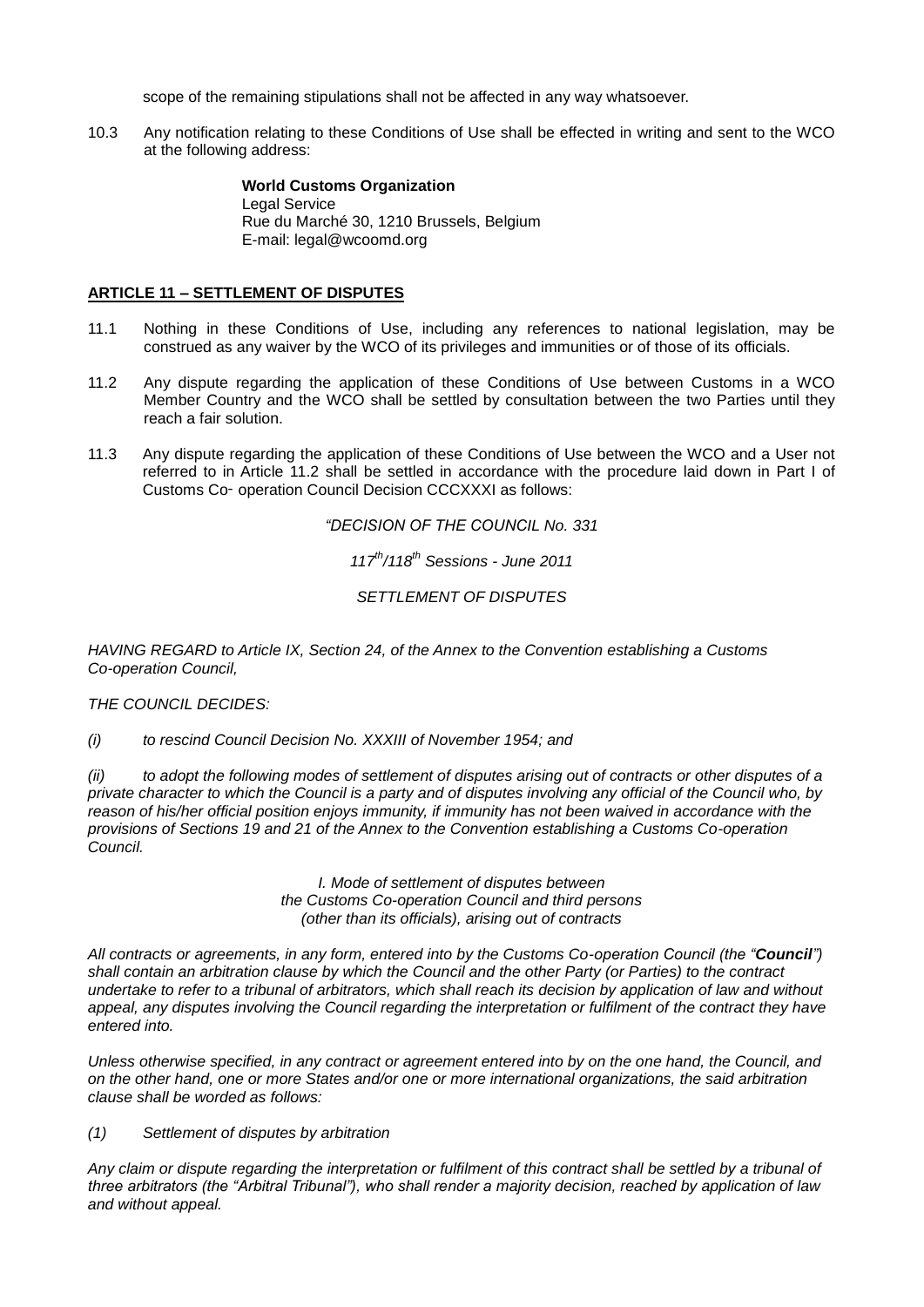## *(2) Initiation of the arbitral proceedings*

## *(i) Notice of damage*

*In order for its claim to be admissible, each Party to the contract shall, within a period of six (6) months from the date when it became aware of the damage sustained, or an absolute time limit of two (2) years beginning on the day after the day when the incident which caused the damage occurred (the action shall be timebarred as soon as one of these time limits has expired), give notice of the claim, by registered letter (with acknowledgment of receipt), to any other Party to the contract against which it wishes to file a claim (the "Notice of damage").*

*The Party initiating the Notice of damage shall be called "the Claimant", and the Party which receives the Notice of damage shall be called "the Respondent".*

#### *(ii) Mandatory conciliation*

*Beginning on the date when the Notice of damage is sent, there shall be a period of mandatory conciliation between the Parties lasting thirty (30) calendar days (the "conciliation period").*

#### *(iii) Notice of arbitration*

*In the event that the Parties have not been able to reach an amicable agreement by the end of the conciliation period, it shall be up to the Claimant(s) to notify the Respondent(s) of his/her/their desire to initiate arbitral proceedings by sending a registered letter (with acknowledgment of receipt) (the "Notice of arbitration") no later than ten (10) calendar days after the end of the conciliation period.*

*The Notice of arbitration shall, on pain of invalidity, include at least the following: (i) appointment of an arbitrator, (ii) reference to the arbitration clause invoked,*

*(iii) reference to the agreement or relationship out of or in relation to which the dispute arises, (iv) the relief sought and, where appropriate, an estimate of the amount claimed.*

*Within twenty (20) calendar days following the sending of the Notice of arbitration, the Respondent(s) must select his/her/their own arbitrator and notify the Claimant(s) and the arbitrator already selected by the latter of his/her/their choice. At the same time, the Respondent(s) shall make any counter-claims.*

*If the Respondent(s) fail(s) to appoint an arbitrator within the time allowed, that arbitrator shall be appointed by the Secretary-General of the Permanent Court of Arbitration (PCA) within thirty (30) calendar days following a request by the Claimant.*

*Where there is more than one Claimant and/or more than one Respondent, the Claimants jointly shall appoint one arbitrator and the Respondents jointly shall appoint one arbitrator.*

- *(3) Composition of the Arbitral Tribunal*
- *(i) Appointment*

*The two arbitrators appointed by the Claimant(s) and the Respondent(s) shall, by common agreement, select a third arbitrator who shall chair the Arbitral Tribunal de jure.*

*If the first two arbitrators fail to appoint the third arbitrator within fifteen (15) calendar days of notification of* the appointment of the second arbitrator, the third arbitrator shall be nominated by the Secretary-General of *the Permanent Court of Arbitration (PCA) within thirty (30) calendar days following a request by the first Party to take action or the arbitrators selected by the Parties.*

*The three arbitrators thus appointed shall constitute the Arbitral Tribunal.*

*(ii) Independence and impartiality of the arbitrators*

*Only persons who are independent of the Parties and of their legal counsel may serve as arbitrators.*

*Each arbitrator shall sign a declaration of independence in which he/she undertakes to abide by the rules of good conduct set out therein and sets out, in writing, any facts and circumstances that could lead any of the*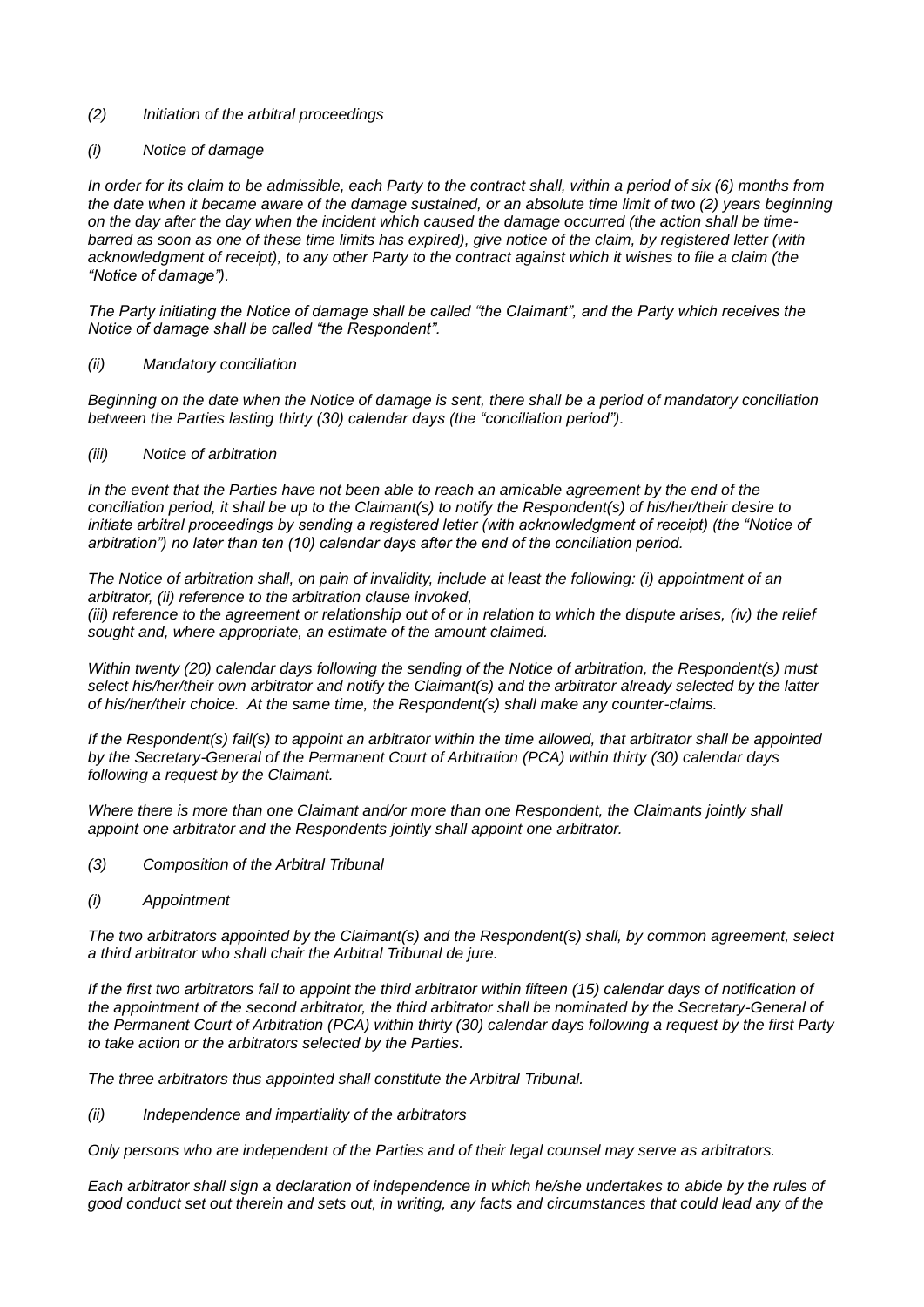*Parties to doubt his/her independence. The Parties shall have twenty (20) calendar days following receipt of each arbitrator's declaration of independence to make any comments.*

*Moreover, an arbitrator shall immediately disclose in writing to the Parties any facts or circumstances of a similar nature to those referred to in the preceding paragraph which may arise during the arbitration.*

- *(iii) Challenge and replacement of arbitrators*
- *a. Challenge*

*Any arbitrator may be challenged if circumstances exist that give rise to justifiable doubts as to his/her impartiality or independence.*

*A Party who intends to challenge an arbitrator shall send notice of his/her challenge within twenty (20) calendar days after the declaration of independence of the challenged arbitrator has been notified to the challenging Party or within twenty (20) calendar days after the circumstances referred to in paragraph (3) (ii) § 3 above became known to that Party.*

*The challenge shall be notified to the other Party, to the arbitrator who is challenged and to the other members of the Arbitral Tribunal. The notification shall be in writing and shall state the reasons for the challenge.*

*When an arbitrator has been challenged by one Party, the other Party may agree to the challenge; in that case the arbitrator shall be required to withdraw. The challenged arbitrator may also withdraw voluntarily. In neither case does this imply acceptance of the validity of the grounds for the challenge.*

*If the other Party does not agree to the challenge and the challenged arbitrator does not withdraw, the decision on the challenge shall be a matter for the Secretariat of the Permanent Court of Arbitration. The Court shall decide on the admissibility and on the merits of the challenge after it has afforded an opportunity for the arbitrator concerned, the other Parties and the other members of the Arbitral Tribunal to comment in*  writing within a specified period of time. Such comments shall be communicated to the Parties and to the *arbitrators, who may respond to them within the time period specified by the Secretariat of the Permanent Court of Arbitration.*

*b. Replacement*

*In the event of an arbitrator's death, challenge, accepted withdrawal, resignation, or if there is a cause preventing him from fulfilling his duties, or upon request of all Parties, the arbitrator shall be replaced.*

*Any new arbitrator shall be nominated by the Secretariat of the Permanent Court of Arbitration within thirty (30) calendar days following a request by the first Party to take action or the remaining arbitrators.*

- *(4) Procedural rules*
- *(i) Terms of Reference*

*The Arbitral Tribunal shall draw up its Terms of Reference, signed for acceptance by the Parties and the arbitrators, and including at least the following:*

- *(i) rules of procedure setting out the procedural rules expressly stipulated herein, and also setting out procedural formalities not expressly provided for under the terms of this Decision;*
- *(ii) a summary of the facts and claims of each Party;*
- *(iii) the arbitrators' signed declarations of independence.*

*If the Arbitral Tribunal finds it necessary, during the proceedings, to take decisions regarding their organization (by means of "Procedural orders"), the Arbitral Tribunal shall take the decision it deems most appropriate with a view to the sound management of the proceedings, whilst ensuring that the Parties are treated equally and that each Party is given the opportunity of presenting his/her case. However, under no circumstances, except with the agreement of the Parties, shall there be any derogations from the rules expressly stipulated under the terms of this Decision.*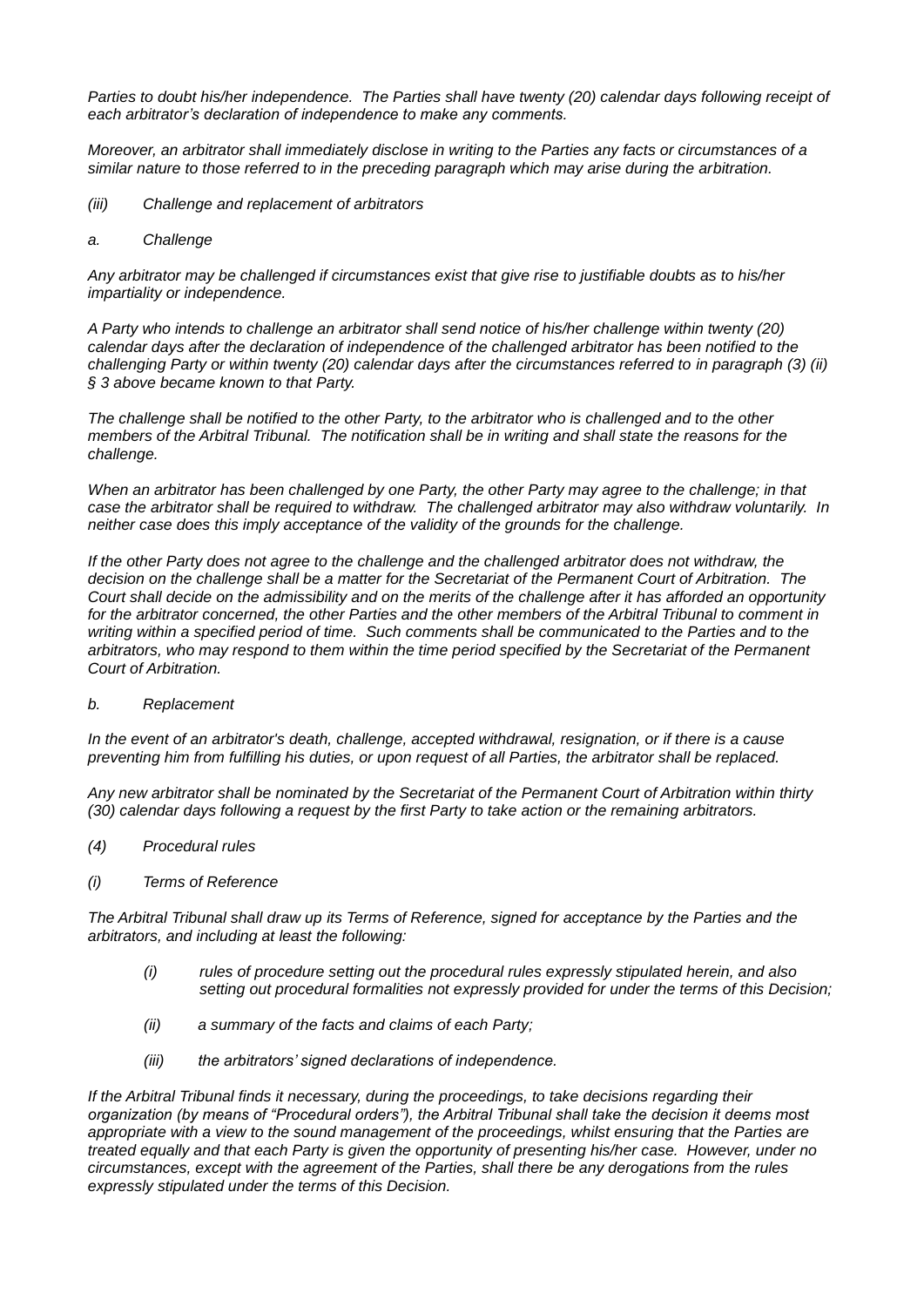# *(ii) Place of arbitration*

*The Arbitral Tribunal shall meet at the headquarters of the Customs Co-operation Council in Brussels (Belgium).*

## *(iii) Law applicable*

*The Arbitral Tribunal shall decide the dispute or claim by application of the standards laid down by the WCO and, failing that, by Belgian law or, if appropriate, the law designated by application of the rules of private international law as applied in Belgium.*

*The Parties agree that under no circumstances shall the Arbitral Tribunal take its decision on the basis of equitable principles, assume the powers of an amiable compositeur or decide ex aequo et bono.*

*(iv) Language of the arbitration*

*The arbitration proceedings shall take place in one of the official languages of the WCO (English, French), as determined by the Parties.*

*(v) Witness statements and experts*

*If either Party so requests, at any appropriate stage of the proceedings the Arbitral Tribunal shall hold hearings for the presentation of evidence by witnesses, including expert witnesses, or for oral argument.*

*(vi) Interim measures of protection*

*The Arbitral Tribunal may, at the request of either Party, take any interim measures it deems necessary to preserve the respective rights of either Party or in respect of the matter in dispute.*

*Such interim measures may be established in the form of an interim award. The Arbitral Tribunal shall be entitled to require security for the costs of such measures.*

*A request for interim measures addressed by either Party to a judicial authority shall not be deemed incompatible with the agreement to arbitrate, or as a waiver of that agreement.*

*(vii) Settlement during proceedings*

*If, before the award is made, the Parties agree on a settlement of the dispute, the Arbitral Tribunal shall either issue an order for the termination of the arbitral proceedings or, if requested by both Parties and accepted by the Tribunal, record the settlement in the form of an arbitral award on agreed terms.*

- *(viii) Costs and expenses of arbitration*
- *a. Advance(s)*

*An advance payment shall be made in respect of the costs of arbitration; it shall be estimated by the Arbitral Tribunal on the basis of the amount of the principal claims and of any counterclaims, according to the Scale of Arbitration Costs of the Belgian Centre for Arbitration and Mediation (CEPANI) in effect on the date of Notice of arbitration.*

*b. Attribution*

*The Arbitral Tribunal shall decide upon the final amount of the costs of arbitration in the framework of the final award, in the light of the services rendered and the costs incurred.*

*Unless the Parties agree otherwise, in principle the costs of arbitration shall be divided equally between the Parties. However, the Arbitral Tribunal may decide on a different apportionment of the costs if it determines that this is reasonable taking into account the circumstances of the case, provided however that it states the reasons for this decision.*

*Unless the Parties agree otherwise, each Party shall bear the costs it has incurred for legal representation and assistance. However, the Arbitral Tribunal, taking into account the circumstances of the case, shall be free to determine which Party shall bear such costs or may apportion them between the Parties if it*